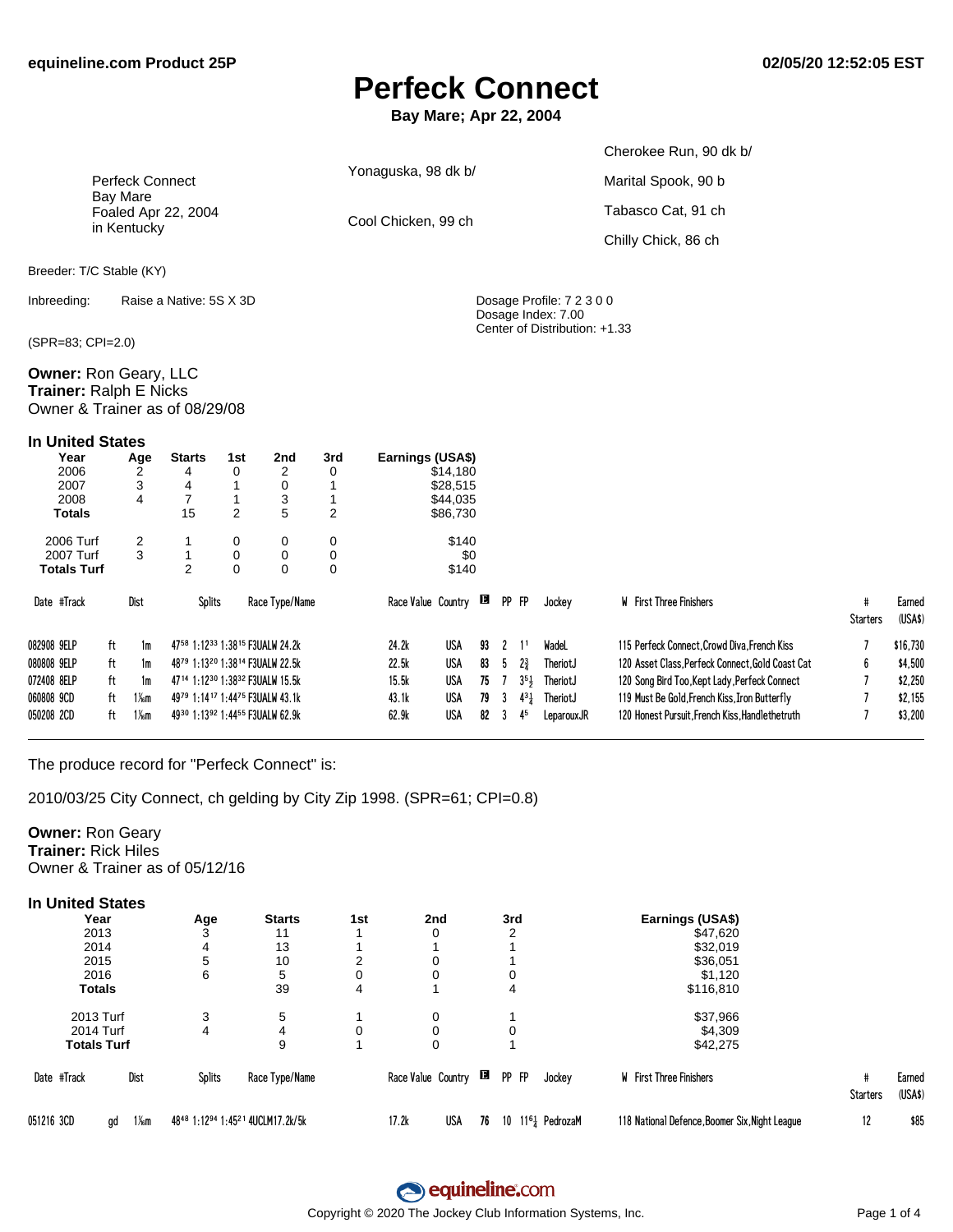# **Perfeck Connect**

### **Bay Mare; Apr 22, 2004**

| 041916 1IND | 1m | 4655 1:1094 1:3798 3UCLM9.5k/5k                                              | 9.5k | USA | $73$ 1 | $5^5$                                 | PedrozaM | 122 Posture, Arboretum, Stormin Greeley                       | \$285 |
|-------------|----|------------------------------------------------------------------------------|------|-----|--------|---------------------------------------|----------|---------------------------------------------------------------|-------|
| 021516 6OP  |    | ad 1m 48 <sup>06</sup> 1:13 <sup>72</sup> 1:41 <sup>74</sup> 4UCLM21k/7.5k   | 21k  |     |        | USA 44 7 $12^{17}\frac{3}{7}$ CourtJK |          | 117 The Third Ace,My Tip,Lenapah                              | \$60  |
| 013016 4OP  |    |                                                                              | 21k  |     |        | USA $75 \t2 \t5^{13}$ ThompsonTJ      |          | 117 Prime Number, Zero X Zero, Warrens Nicholas               | \$630 |
| 011816 40P  |    | $1\%$ m 47 <sup>30</sup> 1:12 <sup>93</sup> 1:46 <sup>23</sup> 4UWCL21k/7.5k | 21k  |     |        | USA 77 3 $6\frac{63}{4}$ Thompson TJ  |          | 115 Mr. Handsome, Allstar, Bobs Gone Wild/Barry Shortpants 12 | \$60  |

2011/03/20 Northern Connect, b filly by Northern Afleet 1993. (SPR=81; CPI=1.6)

Owner: Hiles, Rick and Hiles, Gina **Trainer: Rick Hiles** Owner & Trainer as of 12/01/19

#### **In United States**

|             | Year      |                 | Age       | <b>Starts</b>                       | 1st | 2nd                |            |    | 3rd       |           |                  | Earnings (USA\$)                                    |          |                   |
|-------------|-----------|-----------------|-----------|-------------------------------------|-----|--------------------|------------|----|-----------|-----------|------------------|-----------------------------------------------------|----------|-------------------|
|             | 2014      |                 |           | 3                                   |     |                    |            |    |           |           |                  | \$25,057                                            |          |                   |
|             | 2015      |                 | 4         | 12                                  |     |                    |            |    |           |           |                  | \$62,880                                            |          |                   |
|             | 2016      |                 | 5         | 11                                  |     |                    |            |    |           |           |                  | \$59,327                                            |          |                   |
|             | 2017      |                 | 6         | 9                                   |     |                    |            |    |           |           |                  | \$26,859                                            |          |                   |
|             | 2018      |                 |           |                                     |     | 0                  |            |    |           |           |                  | \$19,514                                            |          |                   |
|             | 2019      |                 | 8         | 12                                  |     | 0                  |            |    |           |           |                  | \$22,174                                            |          |                   |
|             | Totals    |                 |           | 54                                  | 8   | 2                  |            |    | 5         |           |                  | \$215,811                                           |          |                   |
|             | 2015 Turf |                 | 4         |                                     | 0   | 0                  |            |    | 0         |           |                  | \$240                                               |          |                   |
| Date #Track |           | Dist            | Splits    | Race Type/Name                      |     | Race Value Country |            |    | <b>PP</b> | <b>FP</b> | Jockey           | W First Three Finishers                             | Starters | Earned<br>(USA\$) |
| 120119 1CD  | ft        | $6\frac{1}{2}f$ | 2307 4633 | $1:1891$ F3UCLM26k/7.5k             |     | <b>26k</b>         | USA        | 64 |           | 97        | PrescottRA       | 120 Gemini Journey, Star Hunter, Fortressa          |          | \$390             |
| 111519 3CD  | ft        | 6f              | 2264 4681 | 1:11 <sup>81</sup> F3UCLM24.8k/7.5k |     | 24.8k              | USA        | 63 | b         | $5^{4}$   | GrahamJ          | 120 Sagara, As Fast as You Can, Champagne Bling     |          | \$780             |
| 103019 5CD  | sy        | $6\frac{1}{2}f$ | 2314 4746 | 1:19 <sup>97</sup> F3UCLM26.3k/7.5k |     | 26.3k              | USA        | 65 |           | 46        | GrahamJ          | 120 Unfading Beauty, Arrowsphere, Patti Patti Patti | 10       | \$1,300           |
| 101019 1KEE | ft        | 6f              | 2292 4692 | 1:1208 F3UCLM22k/7.5k               |     | 22k                | <b>USA</b> | 51 | h         |           | $5^{10}$ GrahamJ | 120 Myositis Mystique, Served Cold, Secret Trick    |          | \$660             |
|             |           |                 |           |                                     |     |                    |            |    |           |           |                  |                                                     |          |                   |
| 082519 1ELP | ft        | 1m              |           | 4766 1:1269 1:3791 F3UCLM12k/5k     |     | 12k                | USA        | 73 |           | $1^{8}$   | GrahamJ          | 124 Northern Connect, C Islandsurprise, Holy Cookie |          | \$7,200           |

2012/03/22 Connect a Peg, dk b/ gelding by Fusaichi Pegasus 1997. (SPR=10; CPI=0.1)

#### **Owner: Wayne R French** Trainer: Wayne R French Owner & Trainer as of 08/20/17

| In United States<br>Year<br>2016<br>2017<br><b>Totals</b> |    |      |           | Age<br>5      | <b>Starts</b><br>4<br>6<br>10                                                      | 1st<br>0<br>0<br>0 |                    | 2nd        |    | 3rd   |                     |               | Earnings (USA\$)<br>\$2,070<br>\$862<br>\$2,932        |                 |                   |
|-----------------------------------------------------------|----|------|-----------|---------------|------------------------------------------------------------------------------------|--------------------|--------------------|------------|----|-------|---------------------|---------------|--------------------------------------------------------|-----------------|-------------------|
| 2017 Turf                                                 |    |      |           | 5             |                                                                                    | $\mathbf 0$        |                    | 0          |    | 0     |                     |               | \$80                                                   |                 |                   |
| Date #Track                                               |    | Dist |           | <b>Splits</b> | Race Type/Name                                                                     |                    | Race Value Country |            |    | PP FP |                     | Jockey        | W First Three Finishers                                | <b>Starters</b> | Earned<br>(USA\$) |
| 082017 1ELP                                               | fm | 5%f  | 2200 4439 |               | $1:02^{29}$ 3UMCL 10.5k/7.5k                                                       |                    | 10.5k              | USA        | 47 | ÷.    | $10^{10}$ Quast $C$ |               | 117 Misterpuppetmaster, Laughing Levi, Crenshaw        | 10              | \$80              |
| 070117 1ELP                                               | ft | 6f   | 2291 4668 |               | $1:11^{21}$ 3UMCL 10k/5k                                                           |                    | <b>10k</b>         | USA        | 33 | -3    | $8^{22}$ AlmanzaR   |               | 124 Benny Special, Dusty, Jodynbud                     | 8               | \$100             |
| 032317 4TP                                                | ft |      |           |               | 1m $\otimes$ 49 <sup>24</sup> 1:14 <sup>06</sup> 1:41 <sup>25</sup> 3UMCL6.1k/7.5k |                    | 6.1k               | USA        | 49 |       | $69\frac{3}{7}$     | QuinonezA     | 124 Pass Set Hit, Rufeelinglucky, Hat in Hand          | 8               | \$61              |
| 022317 5TP                                                | ft |      |           |               | 1m $\otimes$ 49 <sup>57</sup> 1:14 <sup>54</sup> 1:41 <sup>14</sup> 4UMCL5.1k/5k   |                    | 5.1k               | USA        | 46 |       | 3 <sup>61</sup>     | QuinonezA     | 124 Ill Give You War, Saylors Storm, Connect a Peg     | 6               | \$510             |
| 021017 6TP                                                | ft |      |           |               | 1m $\otimes$ 49 <sup>94</sup> 1:14 <sup>96</sup> 1:41 <sup>55</sup> 4UMCL5.1k/5k   |                    | 5.1k               | <b>USA</b> | 46 |       | 6 <sup>6</sup>      | <b>BurkeJ</b> | 124 Torch the Voucher, Ill Give You War, For the Glory |                 | \$51              |

2013/05/04 Gunvald, b colt by Proud Citizen 1999. (SPR=0; CPI=4.9)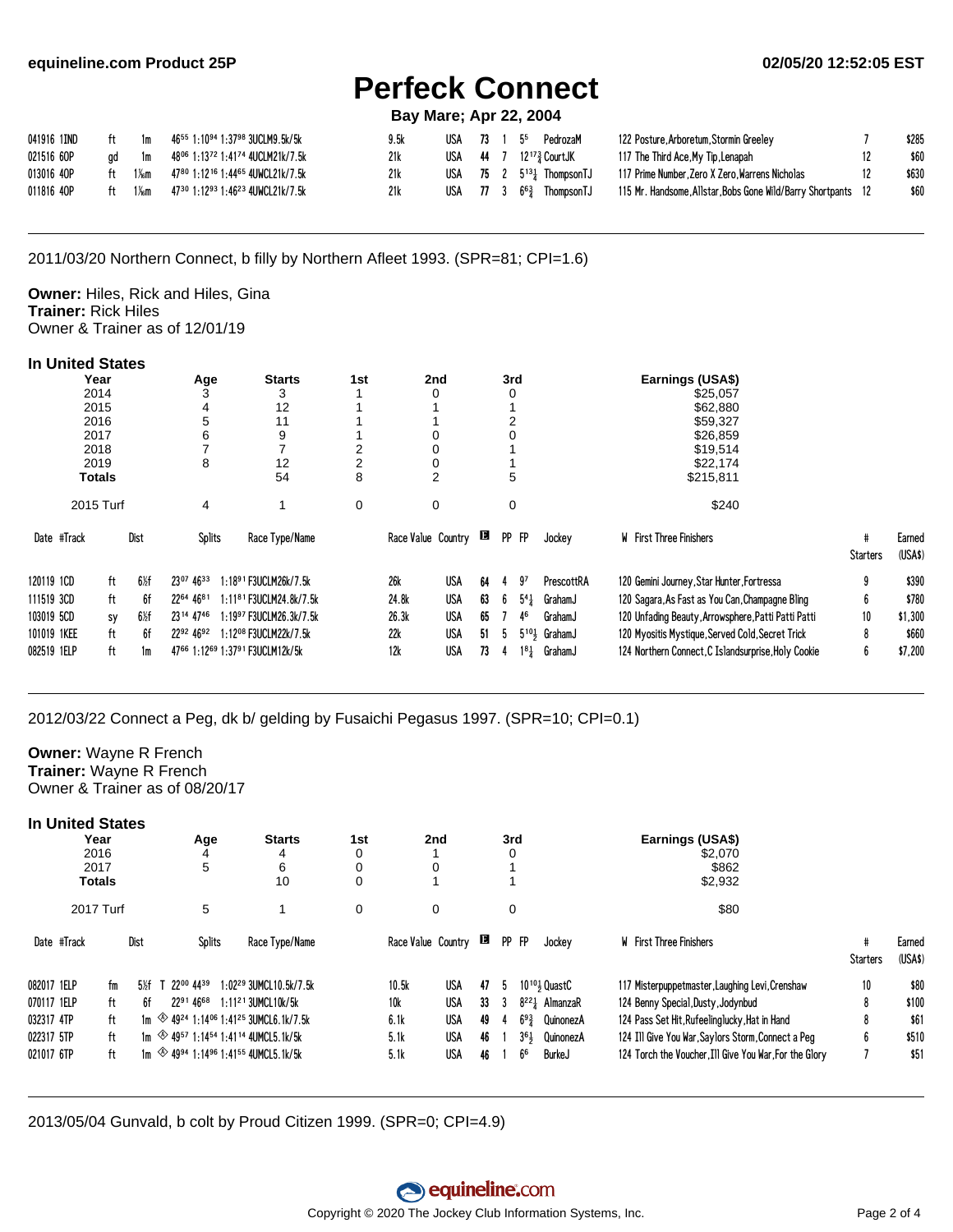### **Perfeck Connect**

Bay Mare; Apr 22, 2004

#### Owner: Hastgruppen I Lund Ab **Trainer: Fredrik Reuterskiold** Owner & Trainer as of 07/16/17

#### In Sweden

| Year          | Age | Starts | 1st | 2nd | 3rd | Krona     | Earnings (USA\$) |
|---------------|-----|--------|-----|-----|-----|-----------|------------------|
| 2015          |     |        |     |     |     | 116.400   | \$13.566         |
| 2016          | ບ   |        |     |     |     | 814.500   | \$96.824         |
| 2017          |     |        |     |     |     | 305.000   | \$35,478         |
| <b>Totals</b> |     | 15     |     |     |     | 1.235.900 | \$145.868        |

Blacktype Total Blacktype: 0 wins, 0 seconds, 2 thirds

| rın.<br>Pos | Year | Country | Track | <b>Race Name</b>    |
|-------------|------|---------|-------|---------------------|
|             | 2017 | SWE     | JAG   | Zawawi Cup [G3]     |
| 3           | 2017 | SWE     | JAG   | Pramms Memorial [L] |

#### Currency in country of origin (Purse--Value Of Race--Earnings)  $(1,000,000-1,000,000-100,000)$  $(1,200,000-1,200,000-130,000)$

#### **MISCELLANEOUS INFORMATION**

2014 **USA** Sent from United States to Sweden

|            | Date #Track |    | Dist | Splits | Race Type/Name                                      | Race Value Country |            | в | PP FP |                 | Jockey  | W First Three Finishers                  | <b>Starters</b> | Earned<br>(USA\$) |
|------------|-------------|----|------|--------|-----------------------------------------------------|--------------------|------------|---|-------|-----------------|---------|------------------------------------------|-----------------|-------------------|
| 071617 JAG |             | qd | a6f  |        | $1:1190$ 3UZawawi Cup [G3]                          | 120.4k             | SWE        |   |       | 32              | StottK  | 132 Lands End, Ikc Dragon Heart, Gunvald |                 | \$12,040          |
| 052317 JAG |             | ad | a9f  |        | 1:4570 4UPramms Memorial [L]                        | 138.1k             | <b>SWE</b> |   |       | 354             | ChavesE | 130 Brownie, Silver Ocean, Gunvald       |                 | \$14,963          |
| 043017 JAG |             | ad | a8f  |        | 1:39ºº 4UNorra Skanska Regementets<br>Minneslopning | 33.9k              | <b>SWE</b> |   |       | 2 <sub>hd</sub> | ChavesE | 130 Brownie, Gunvald, Appelina           |                 | \$8.475           |
| 103016 BPA |             | ad | a8f  |        | 1:39 <sup>20</sup> 03Mischa Kahns Minneslopning     | 33.3k              | <b>SWE</b> |   |       | 8393            | LopezCA | 130 Pistol.Heman Cross.Cabanac           |                 | \$0               |
| 092216 JAG |             | ad | a8f  |        | 1:39 <sup>60</sup> 033-aringarnas Hostlopning       | 17.5k              | <b>SWE</b> |   |       |                 | LopezCA | 132 Gunvald, Pocahontas Face, Lady Marma |                 | \$8.768           |

2014/05/04 Klassie Connect, ch filly by Proud Citizen 1999. (SPR=39; CPI=0.4)

**Owner: Ron Geary Stables LLC Trainer: Rick Hiles** Owner & Trainer as of 04/05/19

#### **In United States**

|             | Year<br>2017 |         | Age           | <b>Starts</b><br>6                                                                               | 1st |                    | 2 <sub>nd</sub><br>າ |    | 3rd   |     |                                       | Earnings (USA\$)<br>\$10.266                   |                 |                   |
|-------------|--------------|---------|---------------|--------------------------------------------------------------------------------------------------|-----|--------------------|----------------------|----|-------|-----|---------------------------------------|------------------------------------------------|-----------------|-------------------|
|             | 2018         |         | 4             | 11                                                                                               |     |                    | 0                    |    | 3     |     |                                       | \$18,863                                       |                 |                   |
|             | 2019         |         | 5             | 3                                                                                                | 0   |                    | 0                    |    | 0     |     |                                       | \$945                                          |                 |                   |
|             | Totals       |         |               | 20                                                                                               |     |                    | 2                    |    | 4     |     |                                       | \$30,074                                       |                 |                   |
| Date #Track |              | Dist    | <b>Splits</b> | Race Type/Name                                                                                   |     | Race Value Country |                      |    | PP FP |     | Jockey                                | <b>W</b> First Three Finishers                 | <b>Starters</b> | Earned<br>(USA\$) |
| 040519 5OP  | ad           | $1\%$ m |               | 4979 1:1566 1:4914 F3UCLM26k/10k                                                                 |     | 26k                | USA                  | 52 | b     | 581 | MoralesE                              | 122 Soaring Lil Sass, Bendi Blu, Undivided     | 10              | \$720             |
| 030819 40P  | ft           | 6f      | 2289 4678     | 1:1153 F3UCLM22.5k/10k                                                                           |     | 22.5k              | USA                  | 48 | 2     |     | 8 <sup>15</sup> , MoralesE            | 121 Agosta, Lucky Be a Lady, Kennedell         | 10              | \$90              |
| 021419 50P  | ft           | 1m      |               | 4844 1:1369 1:4000 F3UWCL27k/20k                                                                 |     | 27k                | USA                  | 48 | 8     |     | 6 <sup>16</sup> <sup>3</sup> MoralesE | 124 Fabulous Girl, Absolute Love, Summer Lovin | 9               | \$135             |
| 122218 4TP  | ft           |         |               | $1\frac{1}{6}$ $\frac{1}{2}$ 49 <sup>03</sup> 1:13 <sup>82</sup> 1:46 <sup>14</sup> F3UCLM9k/10k |     | 9k                 | USA                  | 36 | 2     |     | $7^{23}$ Machadol                     | 119 Flawsome. Fine One. Head Dress             |                 | \$90              |
| 111018 2CD  | ft           | 7f      | 2350 4736     | 1:2465 F3UCLM18.5k/8k                                                                            |     | 18.5k              | USA                  | 60 |       |     | $4^{11}$ JimenezA                     | 121 Zena Rules, Dont Stop Maria, Trilby        | 9               | \$925             |

#### 2015 no report received.

2016/03/16 C R Perfeck Candy, ch filly by Sidney's Candy 2007. (SPR=36; CPI=0.4)